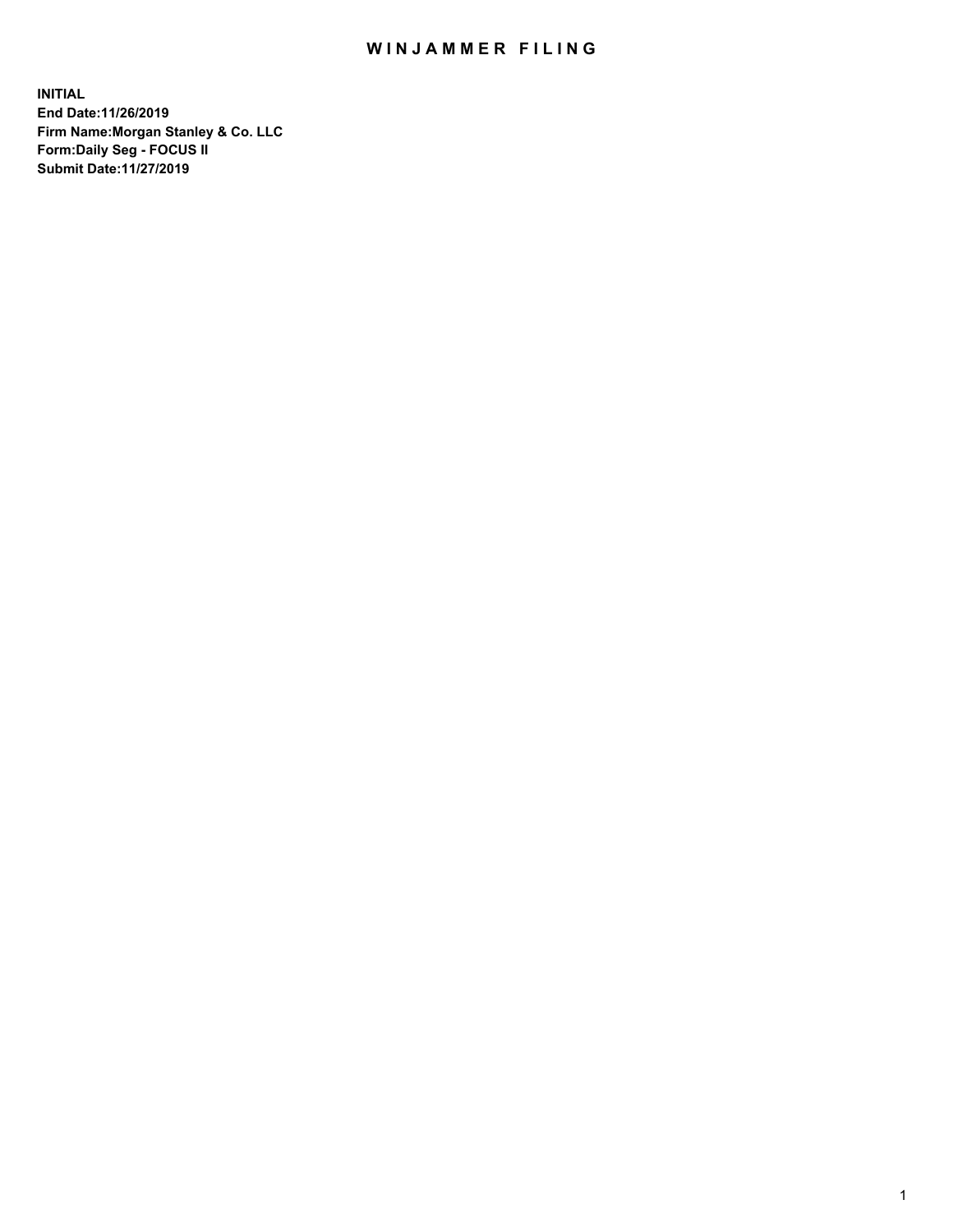**INITIAL End Date:11/26/2019 Firm Name:Morgan Stanley & Co. LLC Form:Daily Seg - FOCUS II Submit Date:11/27/2019 Daily Segregation - Cover Page**

| Name of Company                                                                   | Morgan Stanley & Co. LLC     |
|-----------------------------------------------------------------------------------|------------------------------|
| <b>Contact Name</b>                                                               | <b>Ikram Shah</b>            |
| <b>Contact Phone Number</b>                                                       | 212-276-0963                 |
| <b>Contact Email Address</b>                                                      | Ikram.shah@morganstanley.com |
| FCM's Customer Segregated Funds Residual Interest Target (choose one):            |                              |
| a. Minimum dollar amount: ; or                                                    | 235,000,000                  |
| b. Minimum percentage of customer segregated funds required:% ; or                | <u>0</u>                     |
| c. Dollar amount range between: and; or                                           | <u>00</u>                    |
| d. Percentage range of customer segregated funds required between:% and%.         | 0 <sub>0</sub>               |
| FCM's Customer Secured Amount Funds Residual Interest Target (choose one):        |                              |
| a. Minimum dollar amount: ; or                                                    | 140,000,000                  |
| b. Minimum percentage of customer secured funds required:%; or                    | <u>0</u>                     |
| c. Dollar amount range between: and; or                                           | <u>00</u>                    |
| d. Percentage range of customer secured funds required between:% and%.            | 00                           |
| FCM's Cleared Swaps Customer Collateral Residual Interest Target (choose one):    |                              |
| a. Minimum dollar amount: ; or                                                    | 92,000,000                   |
| b. Minimum percentage of cleared swaps customer collateral required:% ; or        | <u>0</u>                     |
| c. Dollar amount range between: and; or                                           | 0 Q                          |
| d. Percentage range of cleared swaps customer collateral required between:% and%. | 00                           |

Attach supporting documents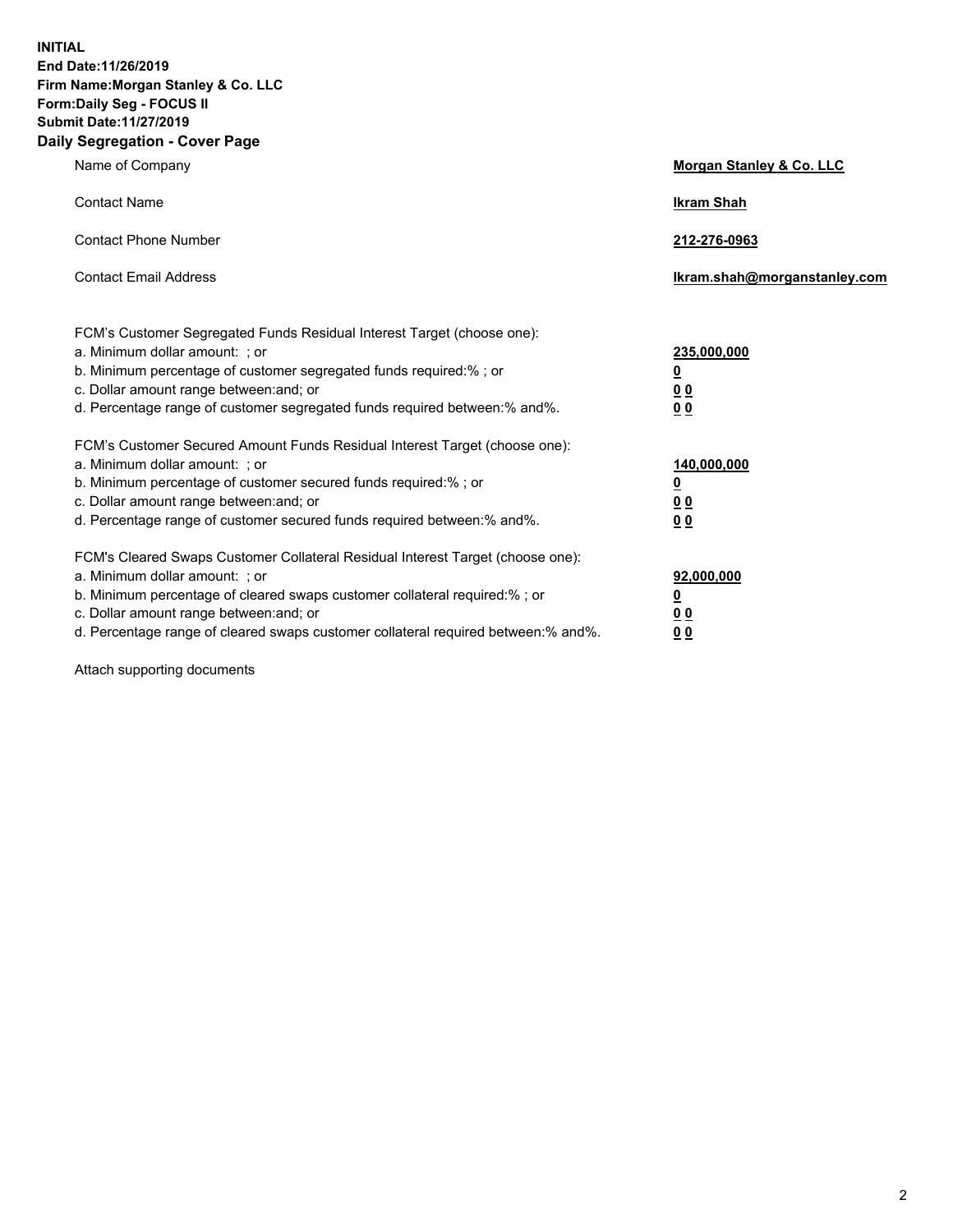## **INITIAL End Date:11/26/2019 Firm Name:Morgan Stanley & Co. LLC Form:Daily Seg - FOCUS II Submit Date:11/27/2019**

## **Daily Segregation - Secured Amounts**

|          | Foreign Futures and Foreign Options Secured Amounts                                                                  |                                   |
|----------|----------------------------------------------------------------------------------------------------------------------|-----------------------------------|
|          | Amount required to be set aside pursuant to law, rule or regulation of a foreign                                     | $0$ [7305]                        |
|          | government or a rule of a self-regulatory organization authorized thereunder                                         |                                   |
| 1.       | Net ledger balance - Foreign Futures and Foreign Option Trading - All Customers                                      |                                   |
|          | A. Cash                                                                                                              | 2,563,789,411 [7315]              |
|          | B. Securities (at market)                                                                                            | 2,250,706,967 [7317]              |
| 2.<br>3. | Net unrealized profit (loss) in open futures contracts traded on a foreign board of trade<br>Exchange traded options | 572,583,527 [7325]                |
|          | a. Market value of open option contracts purchased on a foreign board of trade                                       | 7,879,996 [7335]                  |
|          | b. Market value of open contracts granted (sold) on a foreign board of trade                                         | -9,075,025 [7337]                 |
| 4.       | Net equity (deficit) (add lines 1. 2. and 3.)                                                                        | 5,385,884,876 [7345]              |
| 5.       | Account liquidating to a deficit and account with a debit balances - gross amount                                    | 58,143,384 [7351]                 |
|          | Less: amount offset by customer owned securities                                                                     | -57,614,816 [7352] 528,568 [7354] |
| 6.       | Amount required to be set aside as the secured amount - Net Liquidating Equity                                       | 5,386,413,444 [7355]              |
|          | Method (add lines 4 and 5)                                                                                           |                                   |
| 7.       | Greater of amount required to be set aside pursuant to foreign jurisdiction (above) or line                          | 5,386,413,444 [7360]              |
|          | 6.                                                                                                                   |                                   |
|          | FUNDS DEPOSITED IN SEPARATE REGULATION 30.7 ACCOUNTS                                                                 |                                   |
| 1.       | Cash in banks                                                                                                        |                                   |
|          | A. Banks located in the United States                                                                                | 192,986,673 [7500]                |
|          | B. Other banks qualified under Regulation 30.7                                                                       | 358,293,325 [7520] 551,279,998    |
|          |                                                                                                                      | [7530]                            |
| 2.       | Securities                                                                                                           |                                   |
|          | A. In safekeeping with banks located in the United States                                                            | 423,478,584 [7540]                |
|          | B. In safekeeping with other banks qualified under Regulation 30.7                                                   | 0 [7560] 423,478,584 [7570]       |
| 3.       | Equities with registered futures commission merchants                                                                |                                   |
|          | A. Cash                                                                                                              | 8,361,965 [7580]                  |
|          | <b>B.</b> Securities                                                                                                 | $0$ [7590]                        |
|          | C. Unrealized gain (loss) on open futures contracts                                                                  | -1,337,934 [7600]                 |
|          | D. Value of long option contracts                                                                                    | $0$ [7610]                        |
|          | E. Value of short option contracts                                                                                   | 0 [7615] 7,024,031 [7620]         |
| 4.       | Amounts held by clearing organizations of foreign boards of trade                                                    |                                   |
|          | A. Cash                                                                                                              | $0$ [7640]                        |
|          | <b>B.</b> Securities                                                                                                 | $0$ [7650]                        |
|          | C. Amount due to (from) clearing organization - daily variation                                                      | $0$ [7660]                        |
|          | D. Value of long option contracts                                                                                    | $0$ [7670]                        |
|          | E. Value of short option contracts                                                                                   | 0 [7675] 0 [7680]                 |
| 5.       | Amounts held by members of foreign boards of trade                                                                   |                                   |
|          | A. Cash                                                                                                              | 2,195,862,125 [7700]              |
|          | <b>B.</b> Securities                                                                                                 | 1,827,228,383 [7710]              |
|          | C. Unrealized gain (loss) on open futures contracts                                                                  | 573,921,460 [7720]                |
|          | D. Value of long option contracts                                                                                    | 7,879,996 [7730]                  |
|          | E. Value of short option contracts                                                                                   | -9,075,025 [7735] 4,595,816,939   |
|          | Amounts with other depositories designated by a foreign board of trade                                               | [7740]                            |
| 6.       |                                                                                                                      | $0$ [7760]                        |
| 7.<br>8. | Segregated funds on hand                                                                                             | $0$ [7765]                        |
| 9.       | Total funds in separate section 30.7 accounts                                                                        | 5,577,599,552 [7770]              |
|          | Excess (deficiency) Set Aside for Secured Amount (subtract line 7 Secured Statement<br>Page 1 from Line 8)           | 191,186,108 [7380]                |
| 1 N      | Managament Taract Amount for Excess fundo in congrate section 20.7 accounts                                          | 440.000.000.177901                |

- 10. Management Target Amount for Excess funds in separate section 30.7 accounts **140,000,000** [7780]
- 11. Excess (deficiency) funds in separate 30.7 accounts over (under) Management Target **51,186,108** [7785]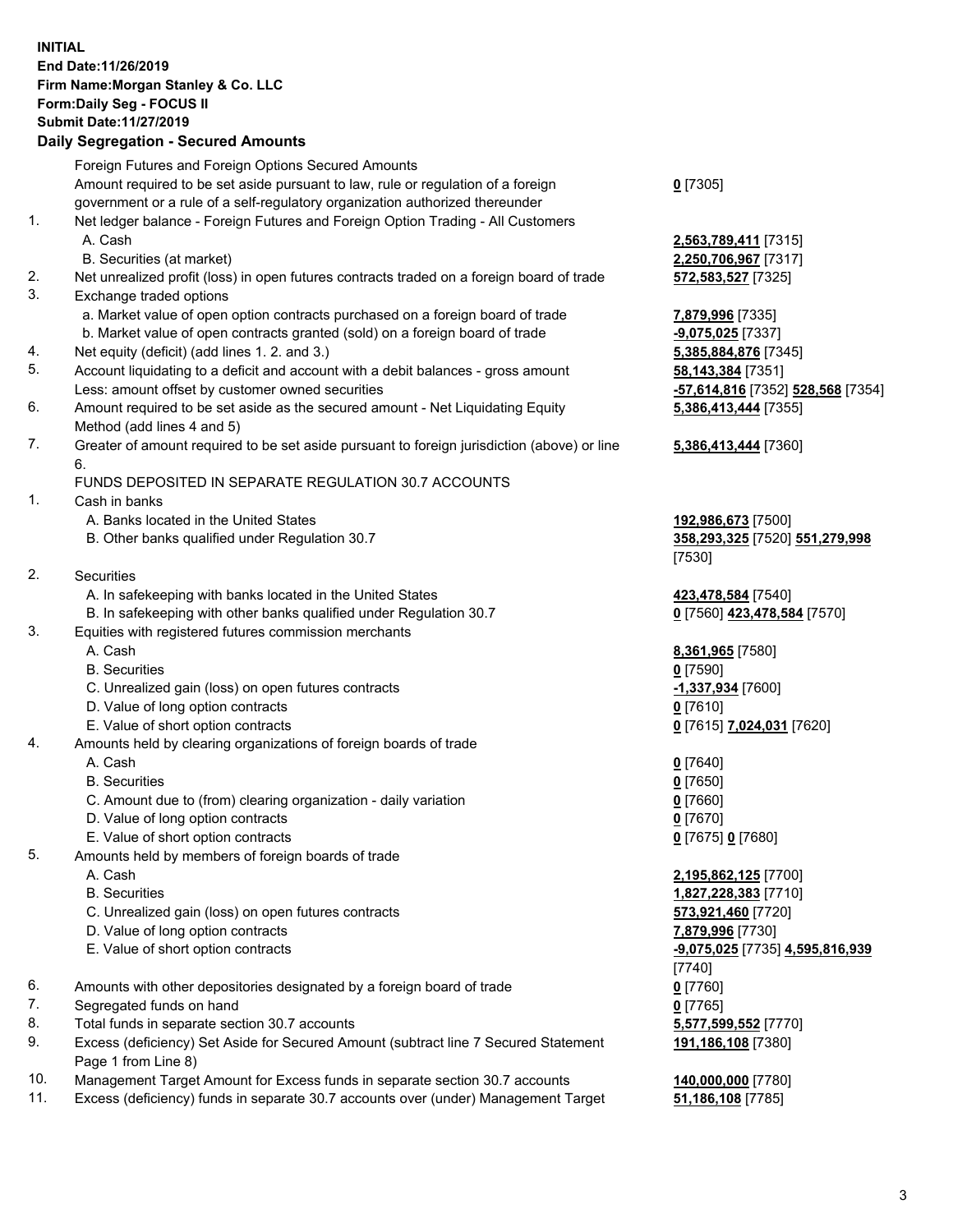**INITIAL End Date:11/26/2019 Firm Name:Morgan Stanley & Co. LLC Form:Daily Seg - FOCUS II Submit Date:11/27/2019 Daily Segregation - Segregation Statement** SEGREGATION REQUIREMENTS(Section 4d(2) of the CEAct) 1. Net ledger balance A. Cash **8,995,109,370** [7010] B. Securities (at market) **6,220,771,630** [7020] 2. Net unrealized profit (loss) in open futures contracts traded on a contract market **2,208,279,071** [7030] 3. Exchange traded options A. Add market value of open option contracts purchased on a contract market **316,071,035** [7032] B. Deduct market value of open option contracts granted (sold) on a contract market **-227,591,751** [7033] 4. Net equity (deficit) (add lines 1, 2 and 3) **17,512,639,355** [7040] 5. Accounts liquidating to a deficit and accounts with debit balances - gross amount **108,066,003** [7045] Less: amount offset by customer securities **-102,860,754** [7047] **5,205,249** [7050] 6. Amount required to be segregated (add lines 4 and 5) **17,517,844,604** [7060] FUNDS IN SEGREGATED ACCOUNTS 7. Deposited in segregated funds bank accounts A. Cash **4,451,071,315** [7070] B. Securities representing investments of customers' funds (at market) **0** [7080] C. Securities held for particular customers or option customers in lieu of cash (at market) **532,350,575** [7090] 8. Margins on deposit with derivatives clearing organizations of contract markets A. Cash **6,857,583,872** [7100] B. Securities representing investments of customers' funds (at market) **0** [7110] C. Securities held for particular customers or option customers in lieu of cash (at market) **5,688,421,055** [7120] 9. Net settlement from (to) derivatives clearing organizations of contract markets **174,488,948** [7130] 10. Exchange traded options A. Value of open long option contracts **316,071,035** [7132] B. Value of open short option contracts **-227,591,751** [7133] 11. Net equities with other FCMs A. Net liquidating equity **12,809,873** [7140] B. Securities representing investments of customers' funds (at market) **0** [7160] C. Securities held for particular customers or option customers in lieu of cash (at market) **0** [7170] 12. Segregated funds on hand **0** [7150] 13. Total amount in segregation (add lines 7 through 12) **17,805,204,922** [7180] 14. Excess (deficiency) funds in segregation (subtract line 6 from line 13) **287,360,318** [7190]

- 15. Management Target Amount for Excess funds in segregation **235,000,000** [7194]
- 16. Excess (deficiency) funds in segregation over (under) Management Target Amount Excess

**52,360,318** [7198]